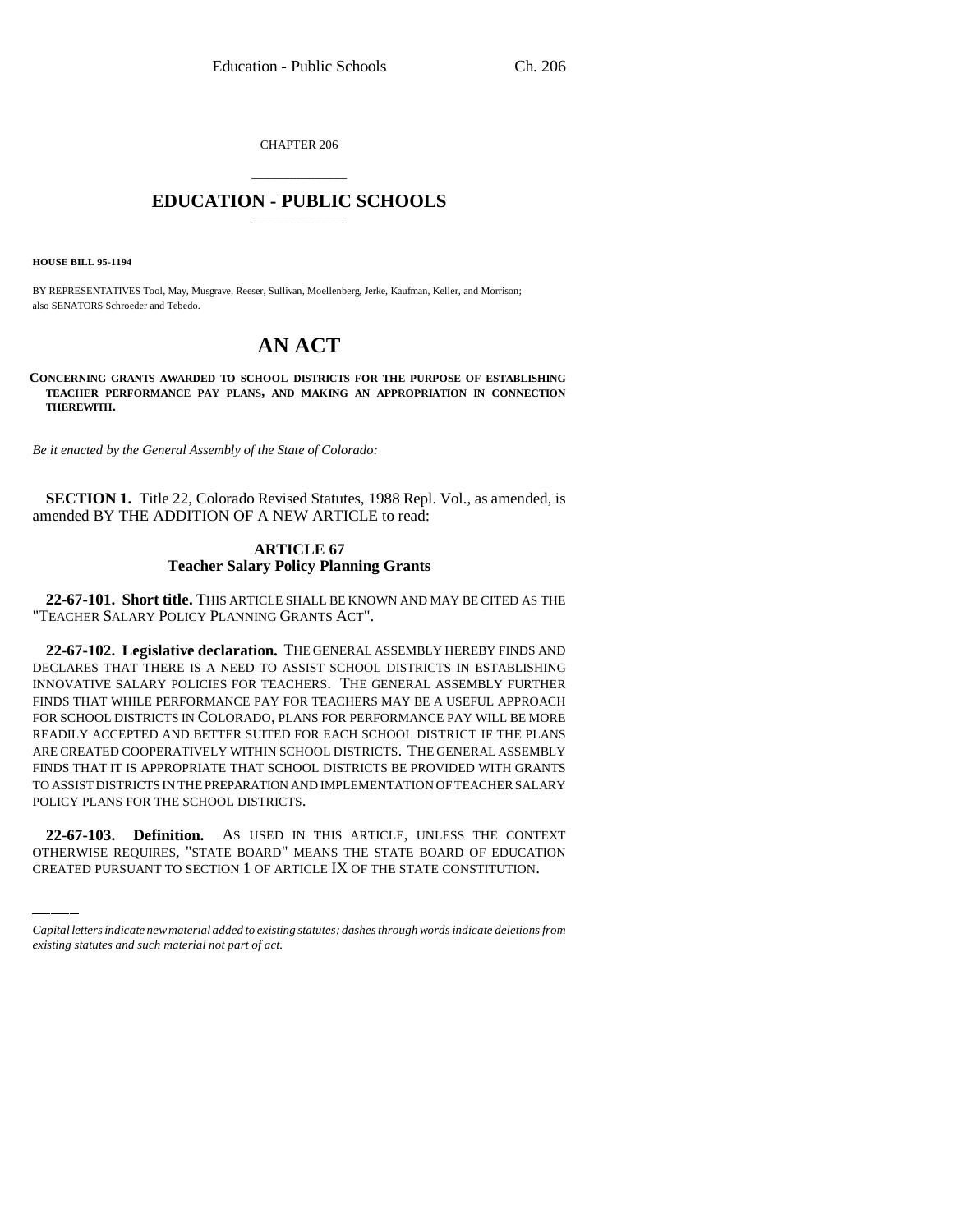**22-67-104. Grants for teacher salary policy plans.** (1) ON OR AFTER JULY 1, 1995, ANY SCHOOL DISTRICT IS AUTHORIZED TO APPLY TO THE STATE BOARD FOR A GRANT TO CREATE A TEACHER SALARY POLICY PLAN FOR THE SCHOOL DISTRICT BASED ON THE PERFORMANCE LEVEL OF EACH TEACHER. A DISTRICT REQUESTING A GRANT SHALL PROVIDE ANY INFORMATION IN THE APPLICATION THAT IS REQUIRED BY THE STATE BOARD. THE STATE BOARD MAY AWARD A GRANT TO ANY SCHOOL DISTRICT THAT THE STATE BOARD DETERMINES WILL SUCCESSFULLY CREATE AND IMPLEMENT A PLAN TO BRING TEACHERS UNDER A SALARY POLICY PLAN. THE STATE BOARD SHALL REQUIRE ANY SCHOOL DISTRICT APPLYING FOR A GRANT TO PROVIDE EVIDENCE THAT THE SCHOOL DISTRICT WILL INVOLVE ALL INTERESTED PARTIES IN THE PROCESS OF PREPARING THE SALARY POLICY PLAN.

(2) MONEYS FOR THE GRANTS UNDER THIS SECTION SHALL BE PAID OUT OF MONEYS APPROPRIATED TO THE DEPARTMENT OF EDUCATION FROM THE TEACHER SALARY POLICY PLANNING FUND CREATED PURSUANT TO SECTION 22-67-105.

(3) (a) ANY GRANT AWARDED UNDER THE PROVISIONS OF THIS SECTION SHALL BE EXPENDED WITHIN THREE YEARS AFTER THE AWARD OF THE GRANT. A SCHOOL DISTRICT SHALL RETURN ANY MONEYS NOT EXPENDED DURING SUCH THREE-YEAR PERIOD TO THE STATE BOARD. THE STATE BOARD SHALL TRANSMIT SUCH MONEYS TO THE STATE TREASURER, WHO SHALL CREDIT THE SAME TO THE TEACHER SALARY POLICY PLANNING FUND.

(b) A SCHOOL DISTRICT MAY EXPEND MONEYS RECEIVED THROUGH A GRANT AWARDED PURSUANT TO THE PROVISIONS OF THIS SECTION SOLELY FOR THE DIRECT AND INDIRECT COSTS OF THE CREATION AND IMPLEMENTATION OF A TEACHER SALARY POLICY PLAN FOR THE SCHOOL DISTRICT. A SCHOOL DISTRICT SHALL EXPEND SUCH MONEYS SOLELY FOR PLANNING PURPOSES, AND MAY NOT EXPEND ANY OF SUCH MONEYS TO PROVIDE PERFORMANCE PAY FOR TEACHERS.

(c) IF A SCHOOL DISTRICT DOES NOT PREPARE AND BEGIN IMPLEMENTATION OF A TEACHER SALARY POLICY PLAN WITHIN THE THREE-YEAR PERIOD ALLOWED FOR EXPENDITURE OF THE MONEYS, THE SCHOOL DISTRICT SHALL RETURN THE UNEXPENDED GRANT MONEYS TO THE DEPARTMENT OF EDUCATION WITHIN NINETY DAYS AFTER THE LAPSE OF THE THREE-YEAR PERIOD.

**22-67-105. Teacher salary policy planning fund - creation.** THERE IS HEREBY CREATED IN THE STATE TREASURY THE TEACHER SALARY POLICY PLANNING FUND. THE MONEYS IN THE FUND ARE SUBJECT TO ANNUAL APPROPRIATION BY THE GENERAL ASSEMBLY FOR THE PAYMENT OF GRANTS AWARDED PURSUANT TO THE PROVISIONS OF THIS ARTICLE. ALL MONEYS NOT APPROPRIATED SHALL REMAIN IN THE FUND AND SHALL NOT BE TRANSFERRED OR REVERT TO THE GENERAL FUND OF THE STATE AT THE END OF ANY FISCAL YEAR.

**22-67-106. Repeal.** THIS ARTICLE IS REPEALED, EFFECTIVE JULY 1, 2001.

**SECTION 2.** Part IV (3) and the affected totals of Part IV of section 2 of chapter 354, Session Laws of Colorado 1994, as amended by Senate Bill 95-177, enacted at the First Regular Session of the Sixtieth General Assembly, are amended to read: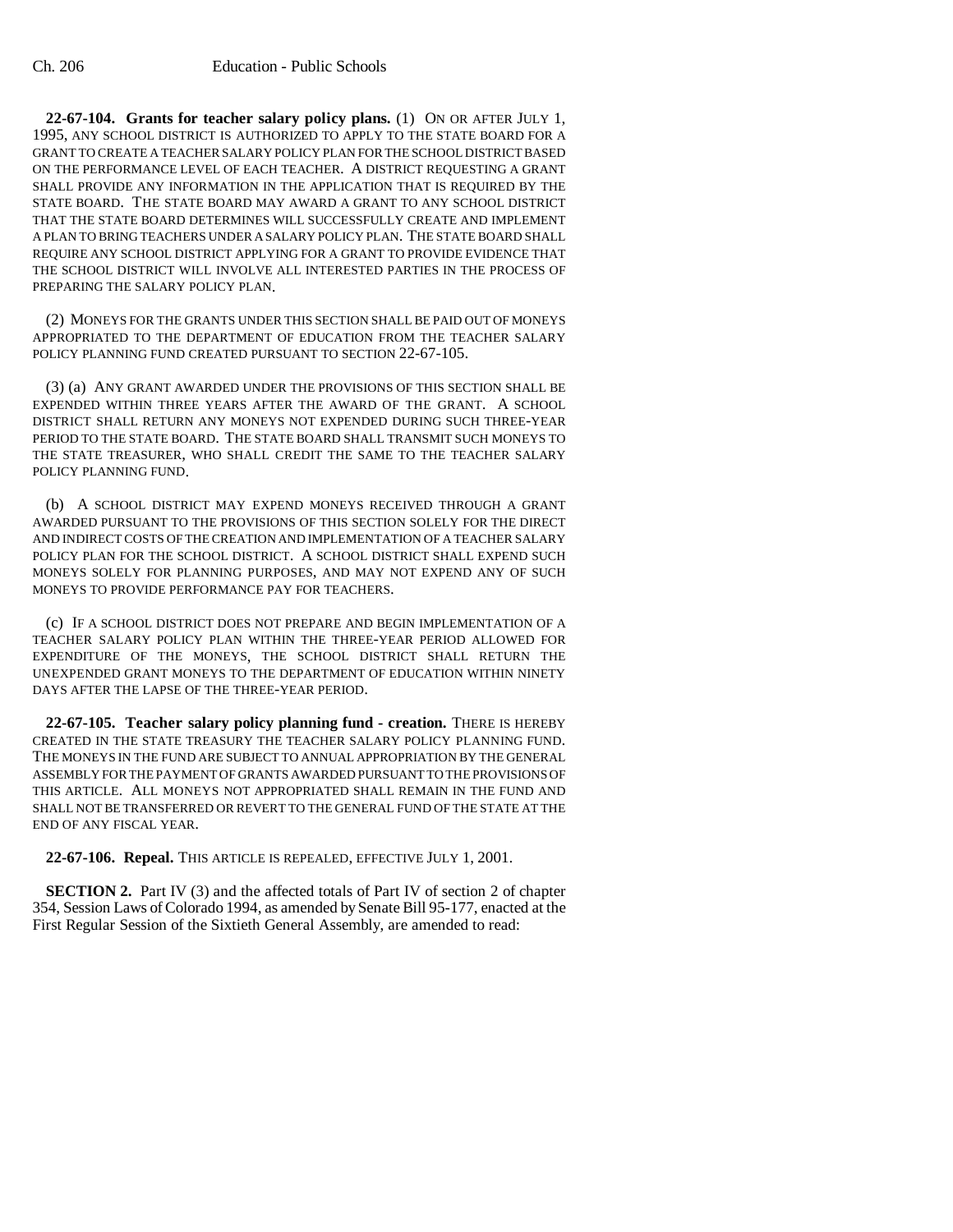SECTION 2. **Appropriation.**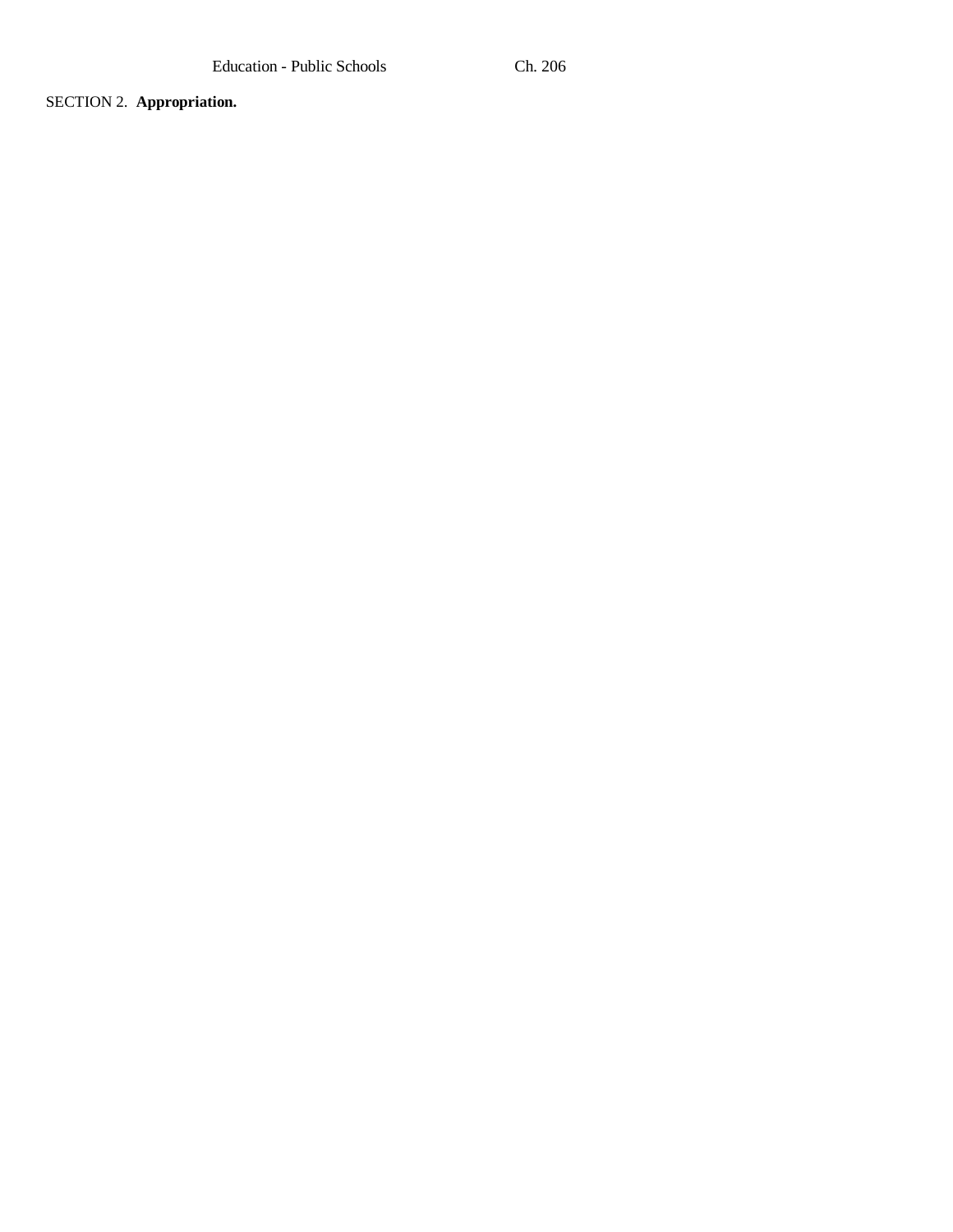## **PART IV DEPARTMENT OF EDUCATION**

### **(3) PUBLIC SCHOOL FINANCE**

| Total                              |               |               |                        |                           |            |
|------------------------------------|---------------|---------------|------------------------|---------------------------|------------|
| Program <sup>20, 20a</sup>         | 1,416,475,360 | 1,393,945,319 | 7,525,546 <sup>a</sup> | $15,004,495$ <sup>b</sup> |            |
|                                    |               | 1,393,645,319 |                        | 15,304,495 <sup>b</sup>   |            |
| Public School                      |               |               |                        |                           |            |
| Transportation                     | 35,260,204    | 32,826,173    |                        | $2,434,031(L)^c$          |            |
| English Language                   |               |               |                        |                           |            |
| Proficiency                        | 3,139,180     | 2,601,598     |                        | $242,582(T)^d$            | 295,000    |
| Education of                       |               |               |                        |                           |            |
| Exceptional Children <sup>21</sup> | 89,252,605    | 56,389,983    |                        | $336,000^{\circ}$         | 32,526,622 |

#### 1,544,127,349

<sup>a</sup> This amount shall be from school lands moneys.

<sup>b</sup> Of this amount, \$5,004,495 \$5,304,495 shall be from school lands moneys derived from property sales, and \$10,000,000 shall be from federal mineral leasing revenues.

c This amount represents an estimate of categorical program support funds to be replaced with local property tax revenue pursuant to Section 22-44-103.5(2)(c)(III), C.R.S., and pursuant to Section 22-54-107(2), C.R.S.

d This amount shall be from federal funds appropriated in the Department of Human Services.

e Of this amount, \$281,000(T) shall be from federal funds appropriated in the Department of Human Services, and \$55,000 shall be from a private grant.

## **TOTALS PART IV**

**(EDUCATION)**<sup>8</sup> \$1,710,277,188 \$1,504,000,682 \$9,366,642 \$23,744,268 \$173,165,596

Ch. 206 Education - Publc Schools